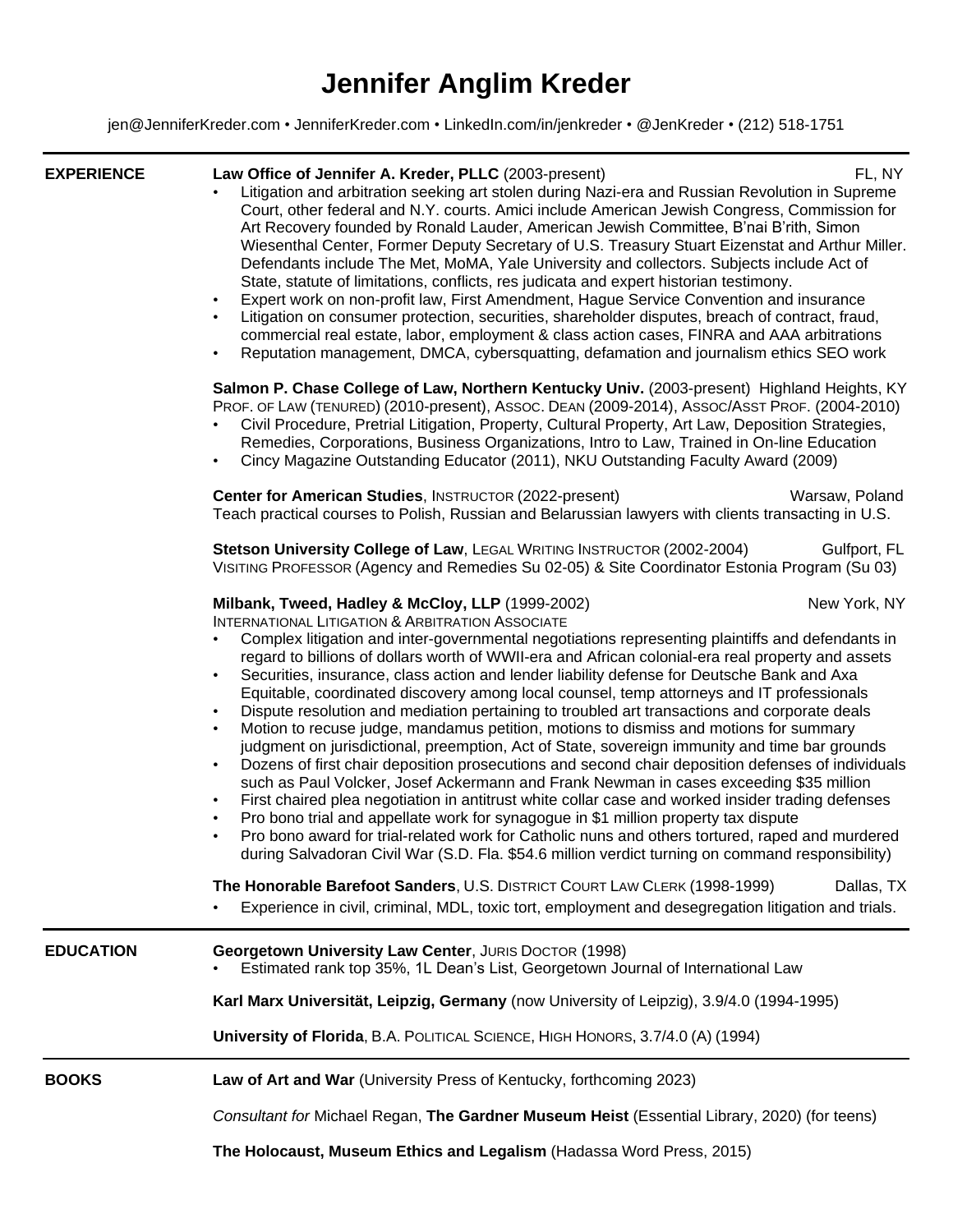| <b>CHAPTERS</b>                                        | Restitution in Kind, in <b>Holocaust and Law</b> (undergrad textbook) (forthcoming 2023) (co-authored)                                                                                                                                                               |
|--------------------------------------------------------|----------------------------------------------------------------------------------------------------------------------------------------------------------------------------------------------------------------------------------------------------------------------|
|                                                        | Shanzhai and Fuzhi Tensions in U.S.-Chinese Diplomacy, in Authenticity in China's Cultural<br>Heritage (Routledge, 2022) (papers presented at Oxford conference) (forthcoming 2022)                                                                                  |
|                                                        | Blocking Claims for Restitution of Nazi-Looted Art in Michael Berenbaum Festschrift (Academic<br>Studies Press, forthcoming 2022)                                                                                                                                    |
|                                                        | Ch. 1: Cultural Property, Law and Ethics, YEARBOOK OF CULTURAL PROPERTY LAW (2009)                                                                                                                                                                                   |
| <b>MAJOR</b><br><b>ARTICLES</b><br><b>(Since 2004)</b> | The Constitutionality of the HEAR Act, 30 DEPAUL J. ART, TECH & INTELL. PROP. L. 1 (2020)<br>(co-authored) (invited)                                                                                                                                                 |
| (Shorter<br><b>Articles Omitted)</b>                   | Analysis of the Holocaust Expropriated Art Recovery Act of 2016, 20 CHAPMAN L. REV. 1 (2017)<br>(symposium)                                                                                                                                                          |
|                                                        | International Hurdles in Nazi-Era and Russian Revolution Cultural Property Cases, 49 CASE W. RES.<br>J. INT'L L. 227 (2017) (symposium)                                                                                                                              |
|                                                        | The "Public Trust," 18 U. PA. J. Con. L. 1425 (2016)                                                                                                                                                                                                                 |
|                                                        | Antiquity Meets the Modern Age: eBay's Potential Criminal Liability for Fake and Stolen Antiquity<br>Sales, 5 CASE W. RES. J. OF LAW, TECH. & THE INTERNET 143 (2014) (co-authored)                                                                                  |
|                                                        | Litigation Finance Ethics: Paying Interest, 2013 J. PROF. LAW. 1 (2013) (co-authored)                                                                                                                                                                                |
|                                                        | Lessons for Religious Liberty Litigation from Kentucky, 19 WASH. & LEE J. OF CIV. RTS. & Soc. JUST.<br>275 (2013)                                                                                                                                                    |
|                                                        | Anticipating Prosecution of the Gardner Heist, 17 CANADIAN CRIM. L. REV. 47 (2013) (co-authored)                                                                                                                                                                     |
|                                                        | Fighting Corruption of the Historical Record: Nazi-looted Art Litigation, 61 U. KAN. L. REV. 75 (2012)                                                                                                                                                               |
|                                                        | Executive Weapons to Combat Infection of the Art Market, 88 WASH. U. L. REV. 1353 (2011)                                                                                                                                                                             |
|                                                        | State Law Holocaust-Era Art Claims and Federal Executive Power, 105 Nw. U. L. REV. COLLOQUY<br>315 (2011)                                                                                                                                                            |
|                                                        | Guarding the Historical Record from the Nazi-looted Art Litigation Tumbling Toward the Supreme<br>Court, 159 U. PA. L. REV. PENNUMBRA 253 (2011)                                                                                                                     |
|                                                        | Protecting Property Rights and Unleashing Capital in Art, 2011 UTAH L. REV. 881 (2011) (co-<br>authored)                                                                                                                                                             |
|                                                        | Museums in the Crosshairs: Unintended Consequences of the War on Terror, 10 WASH. U. GLOBAL<br>STUDIES L. REV. 239 (2011) (co-authored)                                                                                                                              |
|                                                        | Understanding Guatemala's Cultural Heritage: Extending Protection to Colonial Art in the<br>Memorandum of Understanding between the United States and Guatemala, 21 DUKE J. COMP. &<br>INT'L L. 321 (2011), reprinted 15 ART, ANTIQUITY & LAW 1 (2010) (co-authored) |
|                                                        | The Revolution in U.S. Museums Concerning the Ethics of Acquiring Antiquities, 64 MIAMI L. REV.<br>997 (2010)                                                                                                                                                        |
|                                                        | Review of Margaret M. Miles, Art as Plunder: The Ancient Origins of Debate about Cultural Property<br>(Cambridge Univ. Press, 2008), 50 Am. J. LEGAL HIST. 227 (2010)                                                                                                |
|                                                        | The New Battleground of Museum Ethics and Holocaust Era Claims: Technicalities Trumping Justice<br>or Responsible Stewardship for the Public Trust?, 88 OREGON L. REV. 37 (2009)                                                                                     |
|                                                        | Tribute to The Honorable Barefoot Sanders: Wisdom and Love of Life, 62 <b>SMU L. Rev.</b> 1705 (2009)                                                                                                                                                                |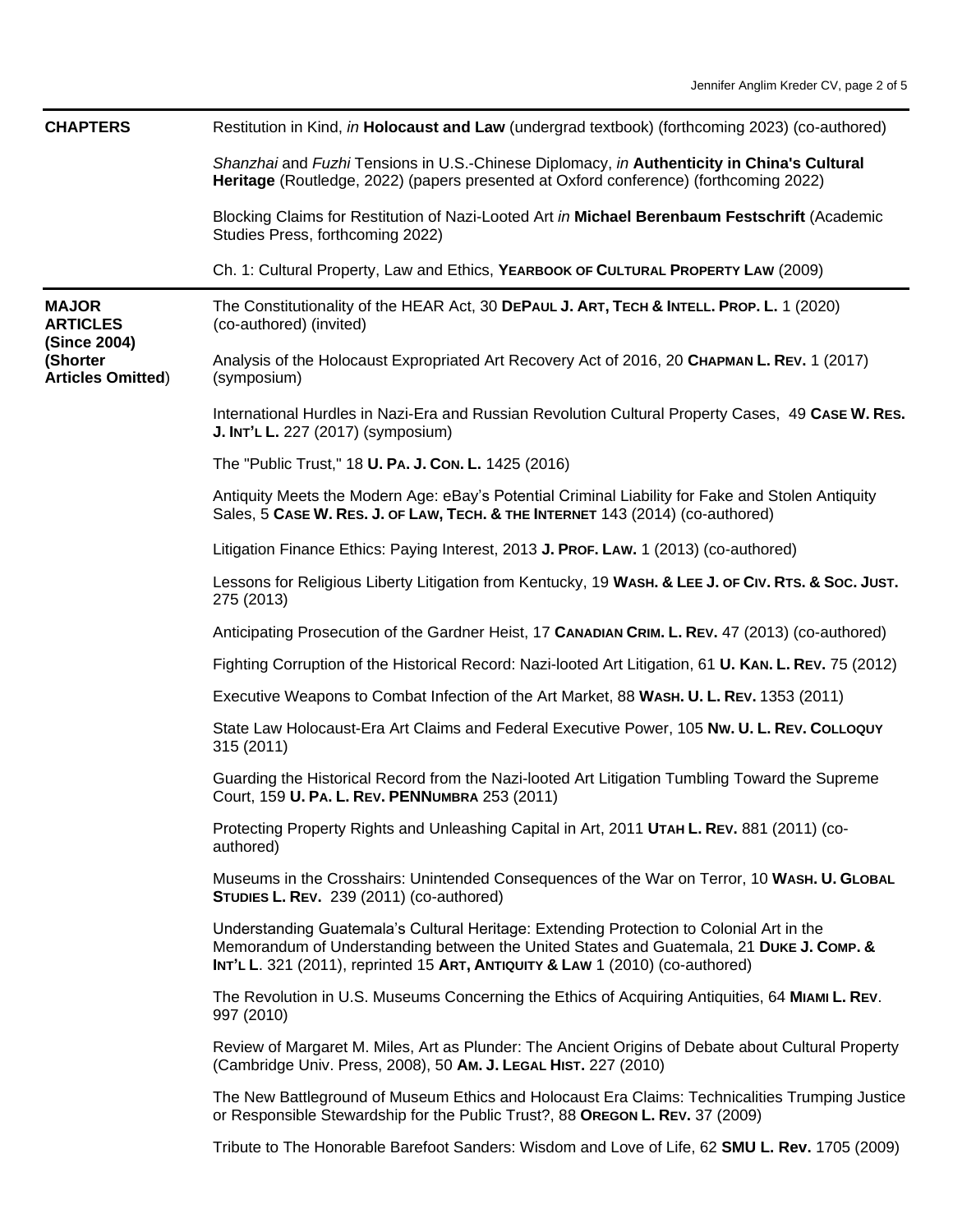The Holocaust, Museum Ethics and Legalism, 18 **SO. CAL. REV. L. & SOC. JUST.** 1 (2008)

Reconciling Individual and Group Justice with the Need for Repose in Nazi-Looted Art Disputes: Creation of an International Tribunal, 38 **BROOK. L. REV.** 155 (2007), reprinted in 13 **ART, ANTIQUITY & LAW** 243 (2008) and shorter version in 1 **WORLD ARB. & MED. REV.** 693 (2007)

The Choice Between Civil and Criminal Procedure in Stolen Art Cases, 38 **VAND. J. TRANSNAT'L. L.** 1199 (2005) (symposium)

Crossroads in the Great Race: Moving Beyond the International Race to Judgment in Disputes over Artwork and Other Chattels, 45 **HARV. INT'L L. J.** 239 (2004)

**ART LAW** Presentations to various sections of Assoc. of Am. Law Schools: Washington, D.C. 2015 and 2007, **PRESENTATIONS** New Orleans, LA 2013, San Francisco, CA 2011, New York, NY 2008 (Not Inclusive)

Restitution in Kind, Chicago (Date TBD 2022)

Holocaust-Era Art Litigation, Cincinnati Art Museum (2021)

*Shanzhai* and *Fuzhi* Tensions in U.S.-Chinese Diplomacy, Understanding Authenticity in China's Cultural Heritage Conference, Oxford University, UK (2021)

Robbing the Jews and Restitution of Nazi-Looted Art, 50th Annual Conference of Scholars on the Holocaust and the Churches, University of Texas-Dallas, TX (2020)

Holocaust-Era Art Litigation in the United States, University of Central Florida, Orlando (2019)

Holocaust-Era Art Litigation in the United States, Kupferberg Holocaust Center, Bayside, NY (2019)

The Constitutionality of the HEAR Act, DePaul University College of Law, Chicago, IL (2019)

Recovering Chinese Artifacts in the United States, Southeast Assoc. of Law Schools Conference, Fort Lauderdale, FL (2018)

The International Criminal Responsibility of War's Funders and Profiteers Conference, Chinese University of Hong Kong (2017)

The Art of International Law Conference, Case Western Reserve University School of Law, Cleveland, OH (2016)

Loot: Stolen Art, Cultural Property and Repatriation Conference, Texas A&M University School of Law, Fort Worth, TX (2016)

Selling Out the Monuments Men, Kentucky Bar Ass'n Annual Convention, Louisville, KY (2016)

Yom Hashoah: A Time to Remember, A Time to Reclaim, Jewish Community Relations Council, Louisville, KY (2016)

The Future of Databases and Holocaust-era Art Claims, Nova Law Review Symposium on New Media and Old Metaphors, Davie, FL (2015)

Tainted Art: The Still Unfinished Business of World War II, The Arts in Society Conference, Rome, Italy (2014)

Tainted Art: The Still Unfinished Business of World War II, International Conference for Academic Disciplines, Venice, Italy (2014)

The Ethics of Nazi-Looted Art in American Museums, International Assoc. of Legal Ethics Conference, London, UK (2014)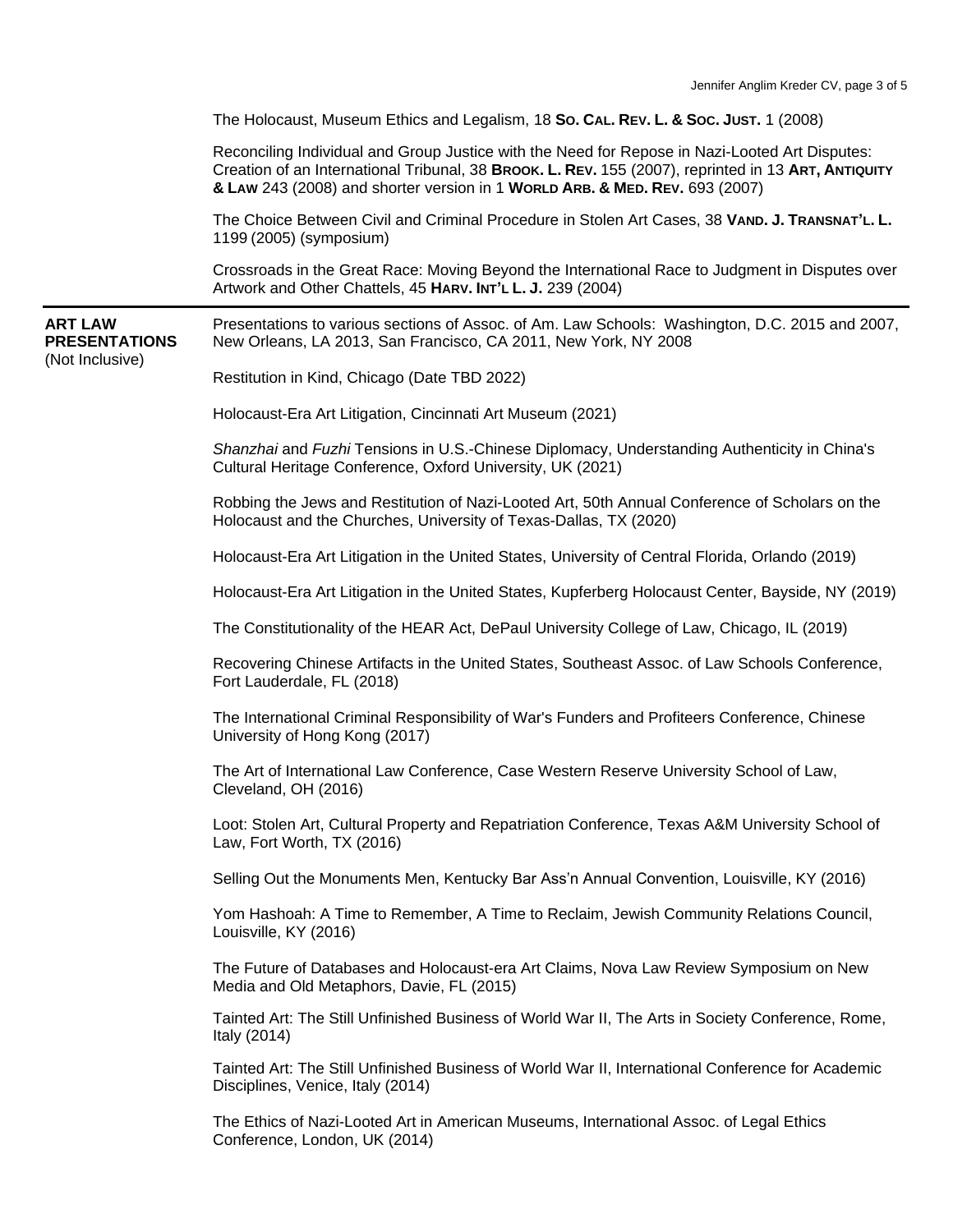Museum and Antiquities Collector Issues, The Committee for Cultural Policy Symposium on Reform of U.S. Cultural Property Policy, Cardozo School of Law, New York, NY (2014)

The Art World, Nazis and Lawyers: A Modern Tragedy, University of Kentucky School of Law, Lexington, KY (2013)

Art Repatriation in the Information Age, Case Western Reserve University School of Law, Cleveland, OH (2013)

U.S. Museum Theft Prosecution, Symposium on Criminality in the Art and Cultural Property World, Osgoode Hall Law School, Toronto, Canada (2012)

U.S. Museums and the Holocaust, Los Angeles Museum of the Holocaust, CA (2011)

Nazi Looted Art and Museums, Spurlock Museum, Univ. of Illinois at Urbana-Champaign (2011)

Nazi Looted Art and U.S. Museums, NPR Affiliate (Local – WILL Radio – Illinois) (2011)

Suing Foreign Sovereigns, Human Rights and Cultural Heritage: From the Holocaust to the Haitian Earthquake, Am. Soc'y of Int'l Law Conference, Cardozo School of Law, New York, NY (2011)

Nazi-looted Art Litigation, Int'l Assoc. of Procedural Law, Heidelberg, Germany (2011)

Wrestling the Dead Hand of History: Perspectives on a Proposed State Department Commission on Nazi Looted Art, Am. Society of Int'l Law, with Stuart Eizenstat (Former Deputy Secretary, U.S. Treasury) and Ambassador J. Christian Kennedy (Dept. of State), Washington, DC (2010)

Nazi-looted Art Developments, Assoc. for Research into Crimes against Art, Amelia, Italy (2010)

Claims to Art in Austrian Museums, Fla. Bar Assoc. Section of Int'l Law, Vienna, Austria (2009)

The Rape of Europa, Indianapolis Museum of Art, IN (2009)

Prosecution of Art Theft and Fraud, Har Zion Temple and Gratz College, Philadelphia, PA (2009)

Holocaust Restitution Claims: ADR or a U.S. Restitution Commission?, NY County Lawyers Assoc. Annual Art Law CLE, with The Honorable Richard Wesley (U.S. Court of Appeals, Second Circuit) and Ambassador J. Christian Kennedy (Dept. of State), New York, NY (2009)

Nazi-looted Art Disputes, Gonzaga in Florence, Italy, Pro-Seminar (2008)

Art Loans, Foreign Sovereign Immunity and Immunity From Seizure and Advising Museum Boards (2 Panels), DePaul College of Law, Acquiring and Maintaining Collections of Cultural Objects: Challenges Confronting American Museums in the 21st Century Conference, Chicago, IL (2008)

Legal and Ethical Problems in Art Restitution, ABA Section of Int'l Law, New York, NY (2008)

Reconciling Individual and Group Justice with the Need for Repose in Nazi-Looted Art Disputes: Creation of an International Tribunal, Joint Assoc. of Am. Law Schools – Am. Society of Int'l Law Conference, Vancouver, Canada (2007)

The Choice Between Civil and Criminal Procedure in Stolen Art Cases, Vanderbilt J. of Transnat'l Law Symposium on International Legal Dimensions of Art and Cultural Property (2005)

| <b>OTHER</b><br><b>PRESENTATIONS</b><br>(Not Inclusive) | • Alternative Funding: Leveling the Playing Field, Kentucky Bar. Assoc., Lexington, KY (2011)<br>• The Ethics of Litigation Funding, Am. Assoc. for Justice, Louisville, KY (2011)<br>. Third-Party Litigation Finance (2 Panels) & Coordinator, 2011 NKU Law Review Symposium |
|---------------------------------------------------------|--------------------------------------------------------------------------------------------------------------------------------------------------------------------------------------------------------------------------------------------------------------------------------|
|                                                         | • Changing Ethical Expectations for E-Discovery & Coordinator, 2009 NKU Law Review Symposium<br>• E-Discovery Annual Update, Chase College of Law (2008 – 2011)                                                                                                                |